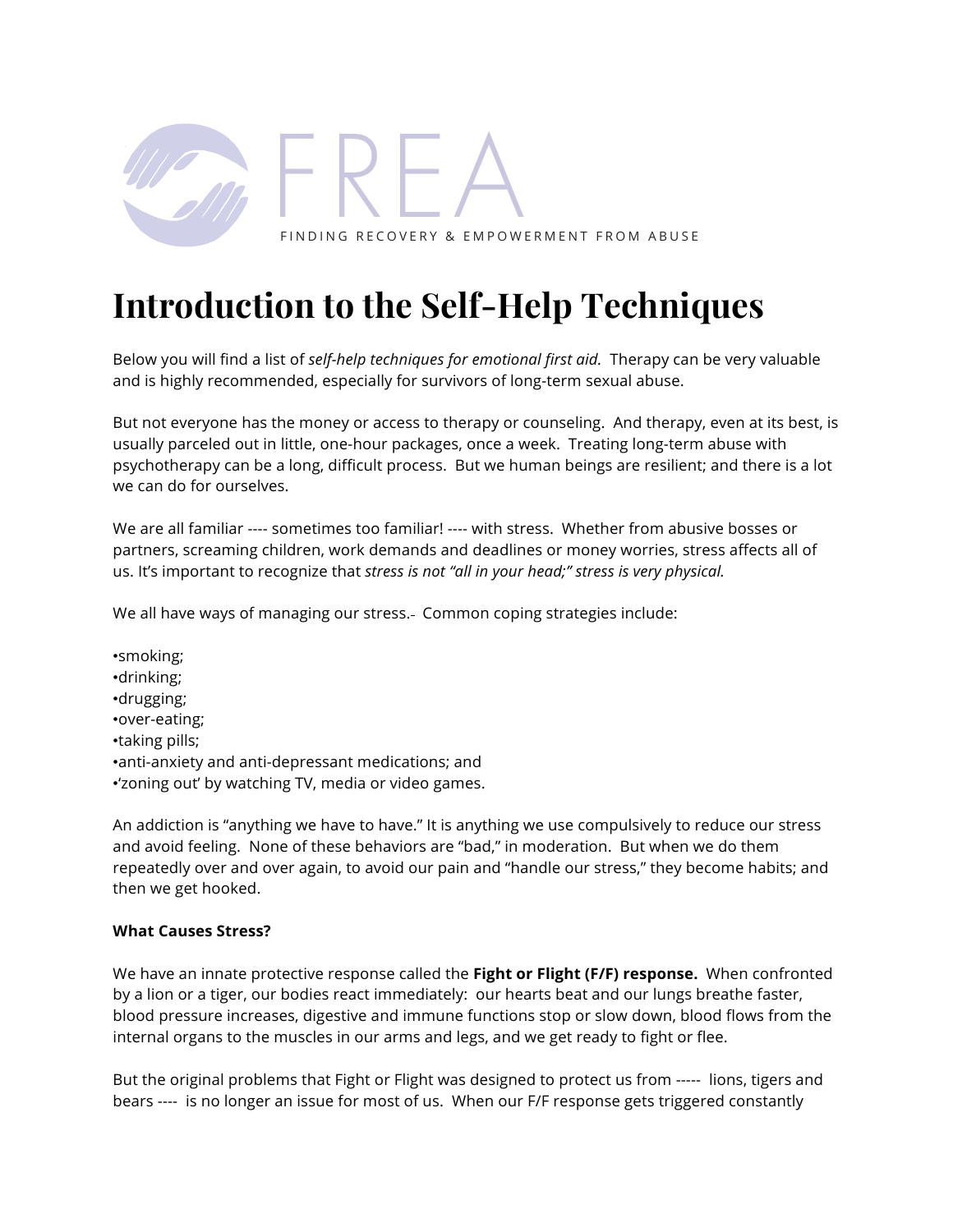every day by cellphones, negative media, and demanding family members, we begin to experience chronic stress. When we're in a continual state of stress, both our blood pressure and stress hormones rise and remain elevated; we feel upset, irritated, and "stressed"; and we can't relax, let go, get to sleep, and re-charge.

This is the mind-body connection: our state of mind affects our bodies; and our bodies affect our minds. What we tell ourselves --- and how we treat ourselves --- directly affects our bodies. Simple physical activities such as eating, walking, sleep and exercise ---- affect our state of mind. Our minds and bodies are intimately connected*: we can heal our minds by tuning into our bodies.*

Fortunately, in addition to the Fight/Flight response, we also have an innate natural antidote called the **Relaxation Response.** Tuning into the Relaxation Response slows our bodies and calms our minds. When we engage the Relaxation Response pounding hearts and fast shallow breathing are replaced by a slower heart rate and deeper breathing; our minds become quiet and our ability to think clearly increases. As the Fight/Flight response is turned OFF, we shift into R & R (Rest and Repair) mode, where we can begin to relax, let go, and heal.

### **How can we turn off the Fight/Flight response, and turn on the Relaxation Response?**

There are many ways to do this. Healthy ways of turning on the Relaxation Response, reducing our stress, and finding balance include:

- Yoga
- Deep breathing
- Meditation
- Listening to soft music
- Deep, restful sleep
- Exercises like tai chi and qi gong
- Self-help energy techniques.

**Here (LINK)** you will find a list of *self-help techniques for emotional first aid*. These are mind-body energy techniques that reduce stress and calm the mind by balancing our inner energies. They are simple and surprisingly effective. They can be done almost anywhere, either by yourself or with a partner. They tend to work quickly, and can be done in less than 10 minutes. And best of all, they are FUN and enjoyable.

### **Here's the basic process for all the self-help techniques:**

*Find a safe space: both externally and inside yourself. Tune into your body, and notice your emotions and state of mind. Choose an energy technique that feels right for you. Practice the technique, several times as needed. Again tune into your body; notice what you're feeling and experiencing in your body now.*

### **Developing your own mind-body healing program**